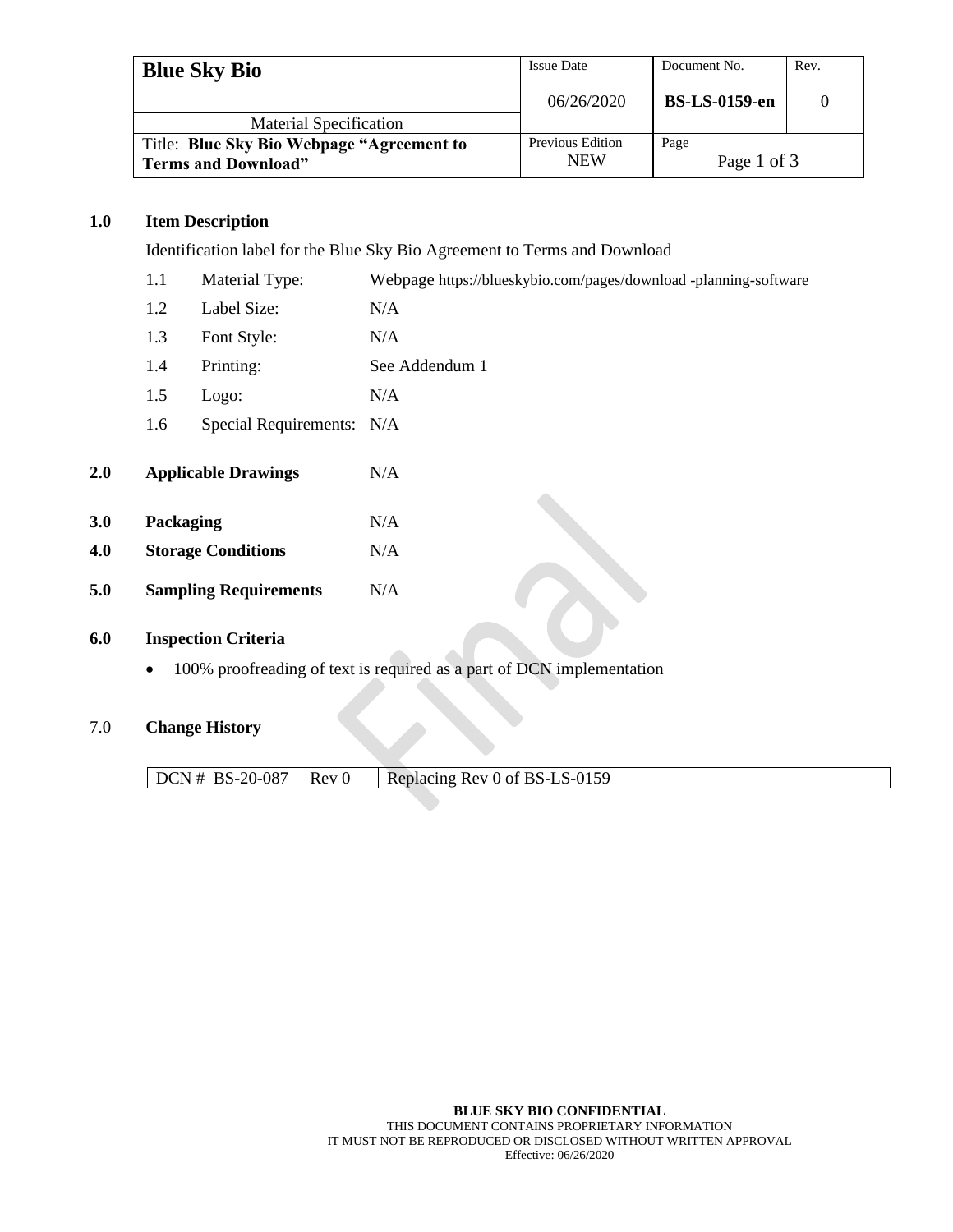| <b>Blue Sky Bio</b>                       | <b>Issue Date</b>       | Document No.         | Rev. |
|-------------------------------------------|-------------------------|----------------------|------|
|                                           | 06/26/2020              | <b>BS-LS-0159-en</b> |      |
| <b>Material Specification</b>             |                         |                      |      |
| Title: Blue Sky Bio Webpage "Agreement to | <b>Previous Edition</b> | Page                 |      |
| <b>Terms and Download"</b>                | <b>NEW</b>              | Page 2 of 3          |      |

## **Addendum 1**

#### **The user acknowledges prior to download and use that;**

1. Blue Sky Plan® is available for download free of charge in many countries throughout the world.

2. the software is a medical device that can only be used by or under the direct supervision of a licensed practitioner.

3. that this software should not be utilized without careful review of the complete instructional manual located in the 'Help' section of the software.

4. periodic updates for the software may become available and it is the user's responsibility to inform Blue Sky Bio of email address changes. Users are further urged to check the Blue Sky Bio website for software upgrade announcements.

5. the hardware on which the software is installed conforms to the following minimum system requirements:

- Operating System: Windows 10 Home/Professional 64 bit or OS X 10.10 (Yosemite) or newer
- Processor: Quad Core Intel i7 or comparable
- RAM: At least 16 GB
- Video Card: dedicated NVidia or AMD card, at least 3 GB video RAM (e.g. NVidia GeForce GTX 650, AMD Radeon HD 7750, …)
- Monitor: 21 inch, resolution at least 1920x1080
- Hard Disk: 5 GB of free space

6. By downloading the software and requesting a licensing code, the user agrees to use the email communication to attest to his/her agreement to the terms and conditions stated in the "Agreement to Terms and Download" and to the user "License Agreement".

7. Aligner fabrication and use:

- Aligners should be manufactured from Dentsply Essix Ace following the manufacturers instructions of use.

- Dentist should provide the patient with no more than three aligners at each dental visit and very fit at the time of aligner delivery.

- A licensed dentist must review and approve any digital treatment plan and monitor the progress of treatment

8. Dentist or user is required to notify Blue Sky Bio via plan@blueskybio.com as soon as possible if any adverse reaction is noticed or reported.

9. Blue Sky Plan is a medical device that has been cleared in the USA, Canada and the European Union. In other countries, it is the responsibility of the medical professional to verify that the software can be used following local regulatory requirements.

By receiving Blue Sky Plan® you agree to the terms and conditions listed above. After downloading please complete the registration form in the software to request your license code.

Blue Sky Bio, LLC is not affiliated with, nor warrants the products of other implant companies listed within Blue Sky Plan® software.

#### **BLUE SKY BIO CONFIDENTIAL** THIS DOCUMENT CONTAINS PROPRIETARY INFORMATION IT MUST NOT BE REPRODUCED OR DISCLOSED WITHOUT WRITTEN APPROVAL Effective: 06/26/2020